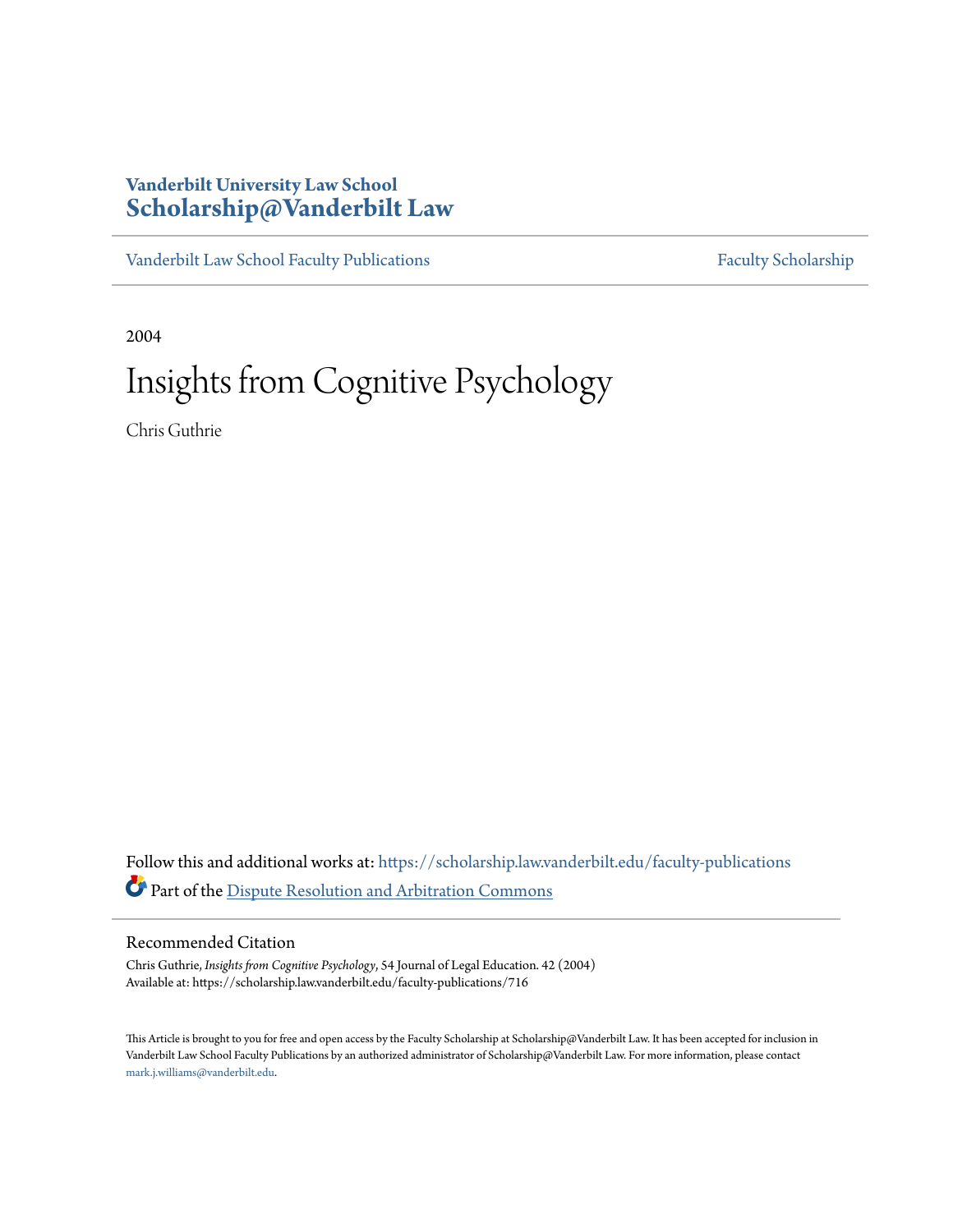# **Insights from Cognitive Psychology**

#### Chris Guthrie

My goal in this paper is to explore cognitive psychology's place in the dispute resolution field. To do so, I first look back and then look forward. Looking back, I identify the five insights from cognitive psychology that have had the biggest impact on my own dispute resolution teaching and scholarship. Looking forward, I identify my five hopes for the future of cognitive psychology in the dispute resolution field.

#### Top Five Insights

The five concepts from cognitive (and, to a lesser extent, social) psychology that have had the biggest influence on my thinking about dispute resolution are prospect theory, the heuristics and biases program, Cialdini's principles of influence, hedonic psychology, and finally multiple-option or multiattribute decision making. Though my list may be somewhat idiosyncratic, I think these are among the most important psychological insights for the dispute resolution field as a whole.

#### *Prospect Theory*

Developed by Daniel Kahneman and Amos Tversky, prospect theory is a positive theory of decision making that challenges the descriptive claims made by proponents of rational choice theory.' Prospect theory includes four  $components<sub>l</sub><sup>2</sup> but two are of particular relevance to the dispute resolu$ tion community.

The first of these is *framing*.<sup>3</sup> When we make risky or uncertain decisions like deciding whether to settle a case or to go forward to trial-we tend to perceive our decision options as either gains or losses from some neutral reference point, commonly the status quo.4 This framing of options has a rather predictable impact on the way we make decisions. When choosing

Chris **Guthrie** is a professor of law at Vanderbilt University.

I thank Carol Liebman, Bob Mnookin, and Len Riskin for inviting **me** to participate in **the** workshop.

- **1.** Prospect Theory: An Analysis of Decision Under Risk, 47 Econometrica 263 **(1979).**
- 2. **For** a brief, nontechnical account, see Chris Guthrie, Prospect Theory, Risk Preference and the Law, **97** Nw. U. L. Rev. **1115 (2003).**
- **3.** See Amos Tversky **&** Daniel Kahneman, Rational Choice and the Framing of Decisions, **59].** Bus. **251 (1986).**
- 4. See, e.g., Daniel Kahneman & Amos Tversky, Choices, Values, and Frames, **39** Am. Psychol. 341,342 (1984).

Journal of Legal Education, Volume *54,* Number 1 (March 2004)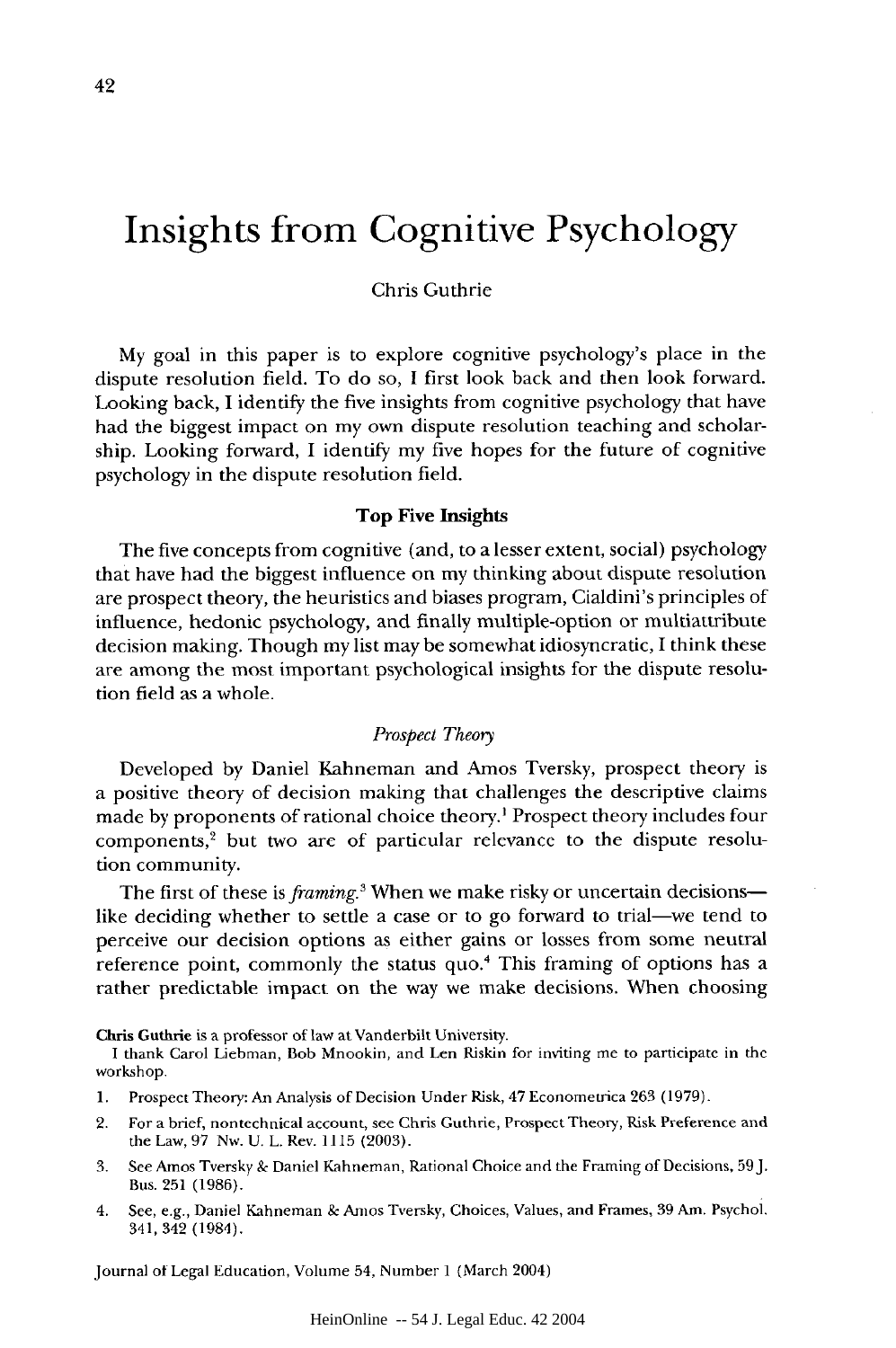between options that appear to be gains relative to this reference point, we have a tendency to behave in a risk-averse fashion. But when choosing between options that appear to be losses, we have a tendency to take some risks.<sup>5</sup>

Suppose, for example, that I offer you a choice between a certain \$100 gain or a coin flip in which you will receive \$200 if the coin lands on heads but not a penny if it lands on tails. In this case, prospect theory tells us that you are likely to choose the certain \$100 gain, i.e., to make the risk-averse choice. Suppose, instead, that I offer you a choice between a certain \$100 loss or a coin flip in which you will lose \$200 if the coin lands on heads but nothing if it lands on tails. In this case, prospect theory tells us that you are likely to choose the coin flip, i.e., to make the risk-seeking choice. In short, prospect theory predicts that you will be willing to take risks to avoid losses that you are unwilling to take to accumulate gains.

This has obvious application to disputes, particularly to the settlement of litigation. In many litigated disputes, *plaintiffs* confront options that are likely to appear to them to be gains. They can accept a certain settlement offer or go to trial, where they might do better or worse. By contrast, *defendants* typically confront options that are likely to appear to them to be losses. They can make a certain settlement payment to the plaintiff or go forward to trial, where there is some possibility of avoiding the loss altogether (as well as some possibility of doing worse). Prospect theory predicts-and legal scholars have subsequently demonstrated in experimental settings-that plaintiffs are more likely than defendants to find settlement attractive.6 This gives us insight into whether, how, and on what terms litigated disputes will be settled.

A second component of prospect theory that is highly relevant to dispute resolution is *loss aversion.'* Psychologists have discovered that we tend to find losses more aversive than we find gains of the same magnitude attractive. The displeasure we associate with a \$500 loss is much greater than the pleasure we associate with a \$500 gain. Research suggests, in fact, that we find losses at least twice as distasteful as we find comparable gains attractive.<sup>8</sup>

Loss aversion is applicable to dispute resolution in two ways. The first is *concession aversion.* When we make reciprocal concessions in a negotiation, we have a tendency to value those that we make more heavily than those we receive because we perceive our own concessions as losses but our counterpart's concessions as gains.9 The second is the *endowment effect.* When negotiating over a good, we are likely to place a higher value on it if we own it than if we are trying to acquire it in the first instance.<sup>10</sup> Both concession aversion and the

- 5. See, e.g., *id.* at 341-42.
- 6. See, e.g.,JeffreyJ. Rachlinski, Gains, Losses, and the Psychology of Litigation, 70 S. Cal. L. Rev. 113 (1996). The opposite is true in frivolous or low-probability litigation. See Chris Guthrie, Framing Frivolous Litigation: A Psychological Theory, 67 U. Chi- L. Rev. 163 (2000).
- 7. Kahneman & Tversky, *supra* note 1, at 279.
- 8. See Chip Heath et al., Goals as Reference Points, 38 Cognitive Psychol. 79, 87 (1999).
- 9. Daniel Kahneman & Amos Tversky, Conflict Resolution: A Cognitive Perspective, *in* Barriers to Conflict Resolution, eds. Kenneth Arrow et al., 44,56-57 (1995).
- 10. See Richard Thaler, Toward a Positive Theory of Consumer Choice, **1J.** Econ. Behav. & Org. 39 (1980).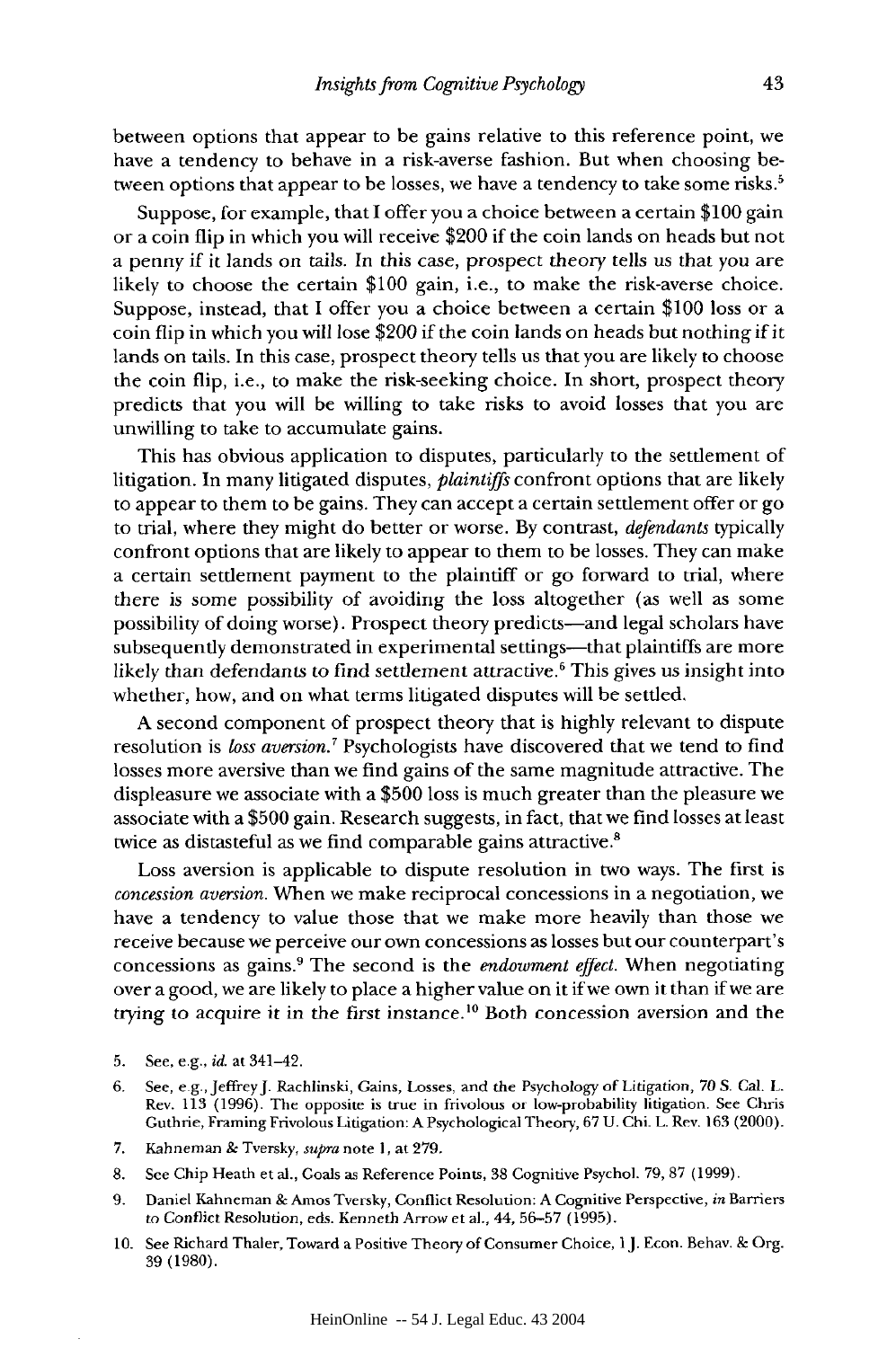endowment effect suggest that we are less likely to make trades than we might previously have imagined."

#### *Heuristics and Biases*

The so-called heuristics and biases program also owes its existence (at least in part) to Kahneman and Tversky.<sup>12</sup> The basic idea is that people tend to use heuristics or rules of thumb when making decisions. For the most part, these heuristics are adaptive and lead us to make good decisions. But the problem is that they sometimes cause cognitive illusions-akin to optical illusions in the visual world—that can lead our decision making astray.

There are a number of heuristics and biases in the literature. Let me offer one example: anchoring and adjustment.<sup>13</sup> When we attempt to estimate the value of something-as we often do in a conflict setting-we tend to be heavily influenced by the first number we encounter.<sup>14</sup> This is often appropriate because the first number we encounter generally contains relevant information about the value of the item. So, for example, the list price of a house often, though certainly not always, contains relevant information about its actual market value.

The problem, however, is that our estimates tend to be influenced by irrelevant and even absurd anchors. For example, researchers asked subjects to estimate the average annual temperature in San Francisco.<sup>15</sup> Unbeknownst to the subjects, the researchers randomly assigned them to one of two groups. The researchers asked the subjects in the control group simply to provide an estimate. The researchers also asked the subjects in the experimental group for their estimates, but first they asked them whether they thought the average annual temperature in San Francisco was greater or less than 558 degrees! Happily, all of these subjects said no. Not so happily, however, they gave significantly higher estimates of San Francisco's average annual temperature than the control group. This completely absurd number, 558 degrees, influenced their estimates.

Likewise, anchoring can have an impact in the dispute setting. There is evidence, for example, that a negotiator can use an extreme opening offer to anchor her counterpart.<sup>16</sup> There is also evidence suggesting that policy limits

- 11. For more on prospect theory, see Choices, Values, and Frames, eds. Daniel Kahneman & Amos Tversky (New York, 2000).
- 12. For the classic treatment, see Judgment Under Uncertainty: Heuristics and Biases, eds. Daniel Kahneman et al. (New York, 1982). See also Heuristics and Biases: The Psychology of IntuitiveJudgrnent, eds. Thomas Gilovich et al. (NewYork, 2002) [hereinafter Heuristics and Biases].
- 13. But see Daniel Kahneman & Shane Frederick, Representativeness Revisited: Attribute Substitution in Intuitive Judgment, *in* Heuristics and Biases, *supra* note 12, at 49, 56.
- 14. Amos Tversky & Daniel Kahneman, Judgment Under Uncertainty: Heuristics and Biases, 185 Science 1124, 1128-30 (1974).
- 15. Scott Pious, The Psychology of Judgment and Decision Making 146 (Philadelphia, 1993) (alluding to an unpublished study by George Quattrone and colleagues).
- 16. See, e.g., Adam D. Galinsky & Thomas Mussweiler, First Offers as Anchors: The Role of Perspective-Taking and Negotiator Focus, 81 J. Pers. & Soc. Psychol. 657 (2001); Russell Korobkin & Chris Guthrie, Opening Offers and Out-of-Court Settlement: A Little Moderation May Not Go a Long Way, 10 Ohio St. J. on Disp. Resol. 1, 12-13 (1994).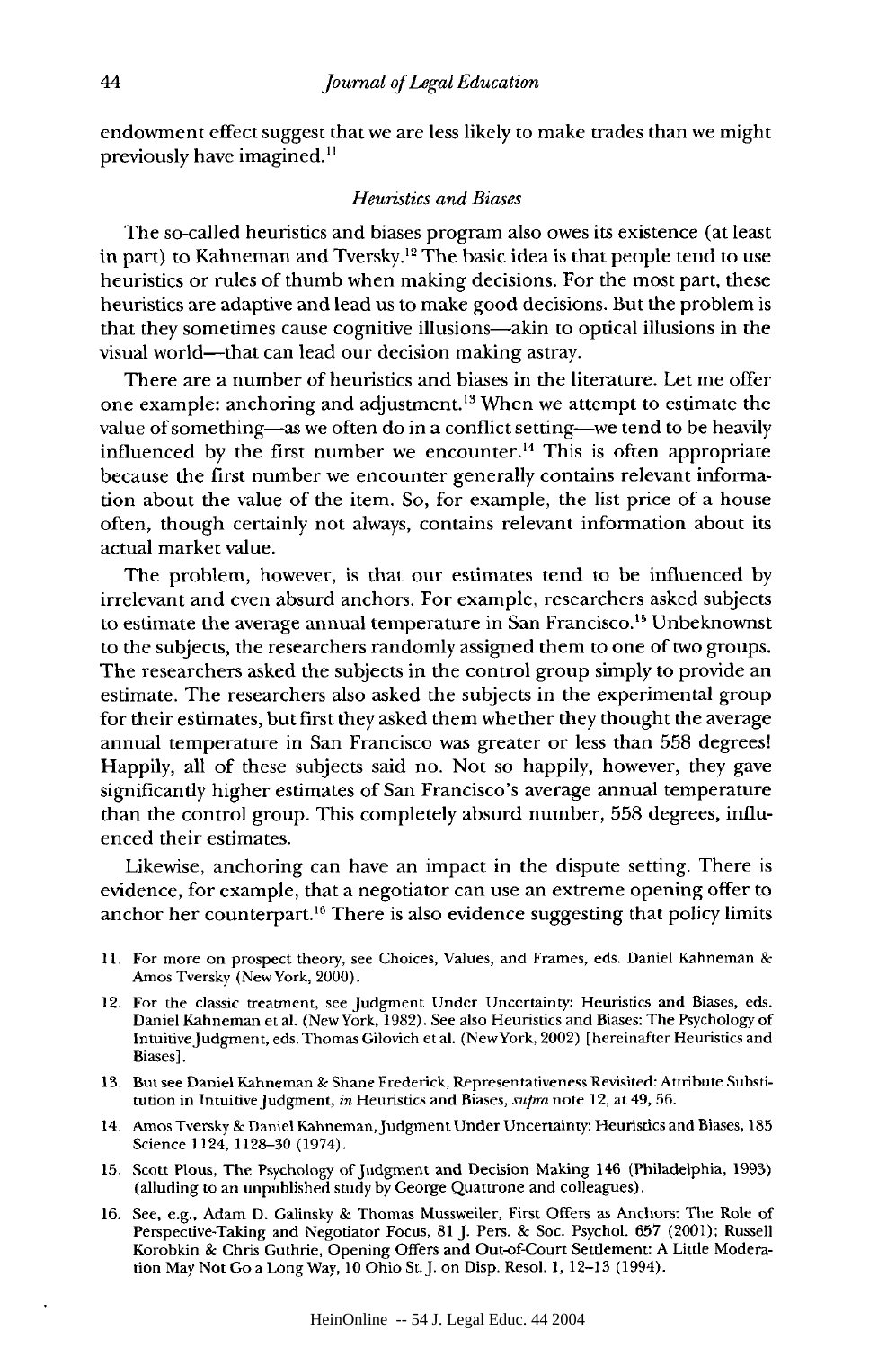can influence the way claims adjusters and insurance professionals evaluate settlement offers.<sup>17</sup> Finally, researchers have conducted fascinating studies showing that plaintiffs' requests for damages at trial can have a significant impact on what mock jurors deem to be appropriate damage awards.<sup>18</sup>

#### *Cialdini's Principles of Influence*

The third item on mylist comes largely from the domain of social psychology rather than cognitive psychology. In his important and highly accessible book *Influence,* Robert B. Cialdini integrates several findings from social psychology into six principles of influence: reciprocity, commitment and consistency, social proof, liking, authority, and scarcity. Each of these principles is relevant to dispute resolution, but I'll focus on just a couple of them for purposes of illustration. First, consider the *reciprocity* rule. This is an apparently universal norm of behavior that says when people do things for us, we feel obligated to repay them in kind.'9 This is relevant to dispute resolution in that it is the mechanism that facilitates reciprocal concessions in negotiation and mediation. Second, consider both the *authority* principle and the likingprinciple. The former posits that we tend to defer to those whom we perceive to be authority figures,  $^{\rm 20}$  and the latter posits that we tend to defer to those we like. $^{\rm 21}$  Together, these principles provide insight into how neutrals in mediation, arbitration, and other dispute resolution processes can use their reputation and interpersonal skills to enhance their credibility with disputants.

#### *Hedonic Psychology*

The fourth item on my list may be less familiar. Hedonics, or hedonic psychology, is a branch of psychology, or a movement within psychology, to study what brings us happiness or meaning in life.<sup>22</sup> There are significant theoretical and methodological issues with this work, but I think one of its basic findings will continue to withstand whatever criticism the field receives. Hedonics researchers have demonstrated that we tend to be fairly bad at predicting what we want.<sup>23</sup> (In more technical terms, our predicted utility is often quite different from our experienced utility.24)

- 17. Data on file with the author.
- 18. See, e.g., Gretchen B. Chapman & Brian H. Bornstein, The MoreYou Ask For, the More You Get: Anchoring in Personal Injury Verdicts, 10 Applied Cognitive Psychol. 519, 526-27 (1996); John Malouff & Nicola S. Schutte, Shaping Juror Attitudes: Effects of Requesting Different Damage Amounts in Personal Injury Trials, 129J. Soc. Psychol. 491, 495 (1989).
- 19. Influence: Science and Practice, 4th ed., 20 (Boston, 2001).

- 22. Daniel Kahneman et al., Preface, *in* Well-Being: The Foundations of Hedonic Psychology, eds. Daniel Kahneman et al., ix (New York, 1999).
- 23. For a discussion, see Daniel Kahneman, New Challenges to the Rationality Assumption, 3 Legal Theory 105, 113-16 (1997).
- 24. See generally *id.* at 107-16.

<sup>20.</sup> *Id.* at 185.

<sup>21.</sup> *Id,* at 144.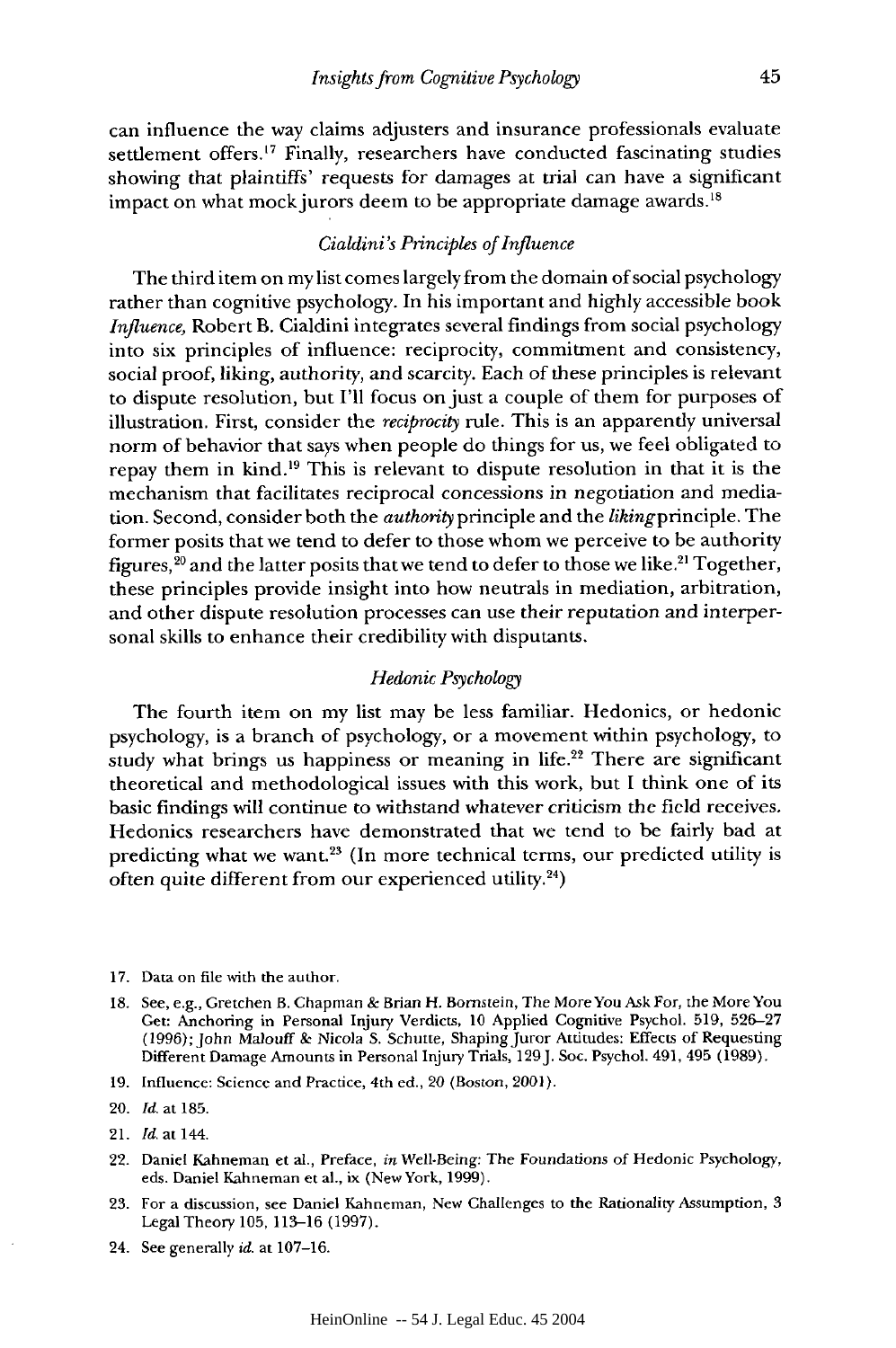This work-particularly this key finding- is relevant to interest-based dispute-resolution processes. The underlying assumption of interest-based theories of negotiation and mediation-like those promulgated in *Getting to Yes*<sup>25</sup> or Carrie Menkel-Meadow's early writing on problem-solving negotiation<sup>26</sup> or some of the recent work on facilitative mediation<sup>27</sup>--is that disputants *arc* able to identify what it is they actually want to get out of a dispute. Disputants, in other words, can identify their underlying interests. This may in fact be true, but **I** think work from the field of hcdonic psychology suggests that we should have some doubts. Moreover, I think this work has profound implications for attorney-client relations. If clients are not particularly adept at predicting what they want, should attorneys play a more paternalistic role in representing them?

#### *Multiple-Option or Multiattribute Decision Making*

Researchers drawn largely from business schools have investigated how consumers evaluate complicated purchasing decisions. Among other things, they have found that consumers are influenced in predictable and apparently irrational ways when irrelevant options are added to a set of choices.

One phenomenon that they have identified is *contrast:* the addition of an inferior option to a set of choices increases the likelihood that a consumer will be attracted to a superior similar option in the set.28 For example, a consumer choosing between a fine red wine and a fine white wine is more likely to choose the fine white wine if an inferior white wine is added to the set.

Another phenomenon researchers have identified is *compromise* or *extremeness aversion:* when an extreme option is added to a choice set, a consumer will be drawn to the option that has now become intermediate in the set.29 So a consumer choosing in the first instance between a low-priced wine and a medium-priced wine will become more likely to choose the medium-priced wine when a higher-priced wine is added to the set of choices.

These and other findings are relevant not only to consumer behavior but also to dispute resolution. Many of us, and I am certainly speaking for myself here, are drawn to alternative methods of dispute resolution in part because disputants can consider more options and fashion more creative outcomes for themselves than would customarily be the case in litigation. I think the aforementioned work on multiple-option and multiattribute decision making

- **25.** Roger Fisher et al., Getting to Yes: Negotiating Agreement Without Giving In, 2d ed. (Boston, 1981).
- 26. Toward Another View of Legal Negotiation: The Structure of Problem Solving, 31 UCLA L. Rev. 754 (1984).
- 27. See, e.g., Leonard L. Riskin, Understanding Mediators' Orientations, Strategies, and Techniques: A Grid for the Perplexed, **I** Harv. Negot. L. Rev. 7, 23-24 (1996).
- 28. Joel Huber et al., Adding Asymmetrically Dominated Alternatives: Violations of Regularity and the Similarity Hypothesis, 9J. Consumer Res. 90 (1982).
- 29. See, e.g., Itamar Simonson, Choice Based on Reasons: The Case of Attraction and Compromise Effects, 16J. Consumer Res. **158** (1989); Itamar Simonson & Amos Tversky, Choice in Context: Tradeoff Contrast and Extremeness Aversion, 29J. Marketing Res. 281 (1992).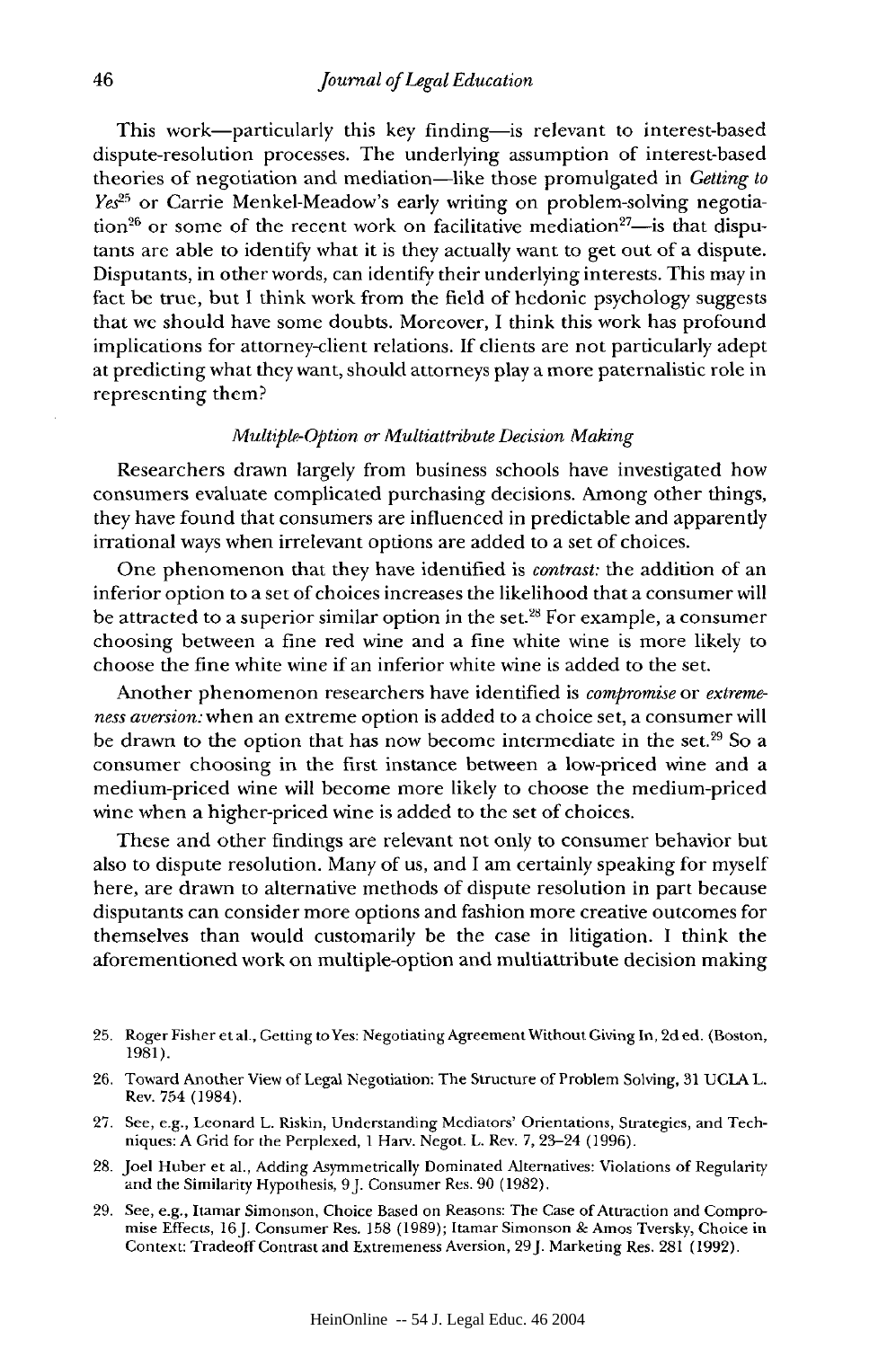can inform our understanding of how disputants might go about doing just that.<sup>30</sup>

#### Top Five Hopes

Those of us in the dispute resolution community have reason to pat ourselves on the back because we are more likely than many in the legal academy to have integrated some or all of these concepts into our teaching and research. I hope we continue to play a leadership role in the future. In particular, I would like to see the following five developments in the field.

First, I would like to see us explore how lesser-known phenomena-like hedonic psychology, the "affect heuristic," and others—influence disputing. Prospect theory and the heuristics and biases program are fairly well established in our field. But other phenomena have been largely ignored.

Second, with respect to those phenomena with which we are already acquainted, I hope we develop a deeper understanding of the way they operate and interact with one another. Let me give one quick example. Consider the reciprocity rule on one hand and concession aversion on the other. The reciprocity rule suggests that we feel an obligation to respond in kind when our counterpart gives us a concession; concession aversion suggests that we are likely to devalue our counterparts' concessions relative to those that we might make. Is one of these phenomena more potent? In what circumstances is one more persuasive than the other? Why? How do I use the reciprocity rule to induce a concession without triggering concession aversion in my counterpart?

Third, I would like to see us move from what I will call translation to creation. That is, I would like to see more original empirical work in law schools. I am confident this will happen, as law schools have recently hired a number of faculty in the dispute resolution field who have the requisite methodological skills and substantive knowledge.

Fourth, I hope that we continue to create texts that are highly accessible to our students and-let's be honest-to us as well. Some good examples of accessible works (with apologies to the authors of those that I overlook) include Bob Mnookin's piece on barriers to conflict resolution;<sup>31</sup> Baruch Bush's article on psychological barriers in mediation;<sup>32</sup> Rich Birke and Craig Fox's article on psychological principles in litigation;33 and Russell Korobkin's recently published casebook on negotiation.<sup>34</sup>

- 30. See Chris Guthrie, Panacea or Pandora's Box: The Costs of Options in Negotiation, 88 Iowa L. Rev 601 (2003); Mark Kelman et al., Context-Dependence in Legal Decision Making, 25J. Legal Stud. 287 (1996).
- 31. Robert H. Mnookin, Why Negotiations Fail: An Exploration of Barriers to the Resolution of Conflict, 8 Ohio St.J. on Disp. Resol. 235 (1993).
- 32. Robert A. Baruch Bush, "What Do We Need a Mediator For?" Mediation's "Value-Added" for Negotiators, 12 Ohio St.J. on Disp. Resol. 1 (1996).
- 33. Richard Birke & Craig R. Fox, Psychological Principles in Negotiating Civil Settlements, 4 Harv. Negot. L. Rev. 1 (1999).
- 34. Russell Korobkin, Negotiation Theory and Strategy (New York, 2002).